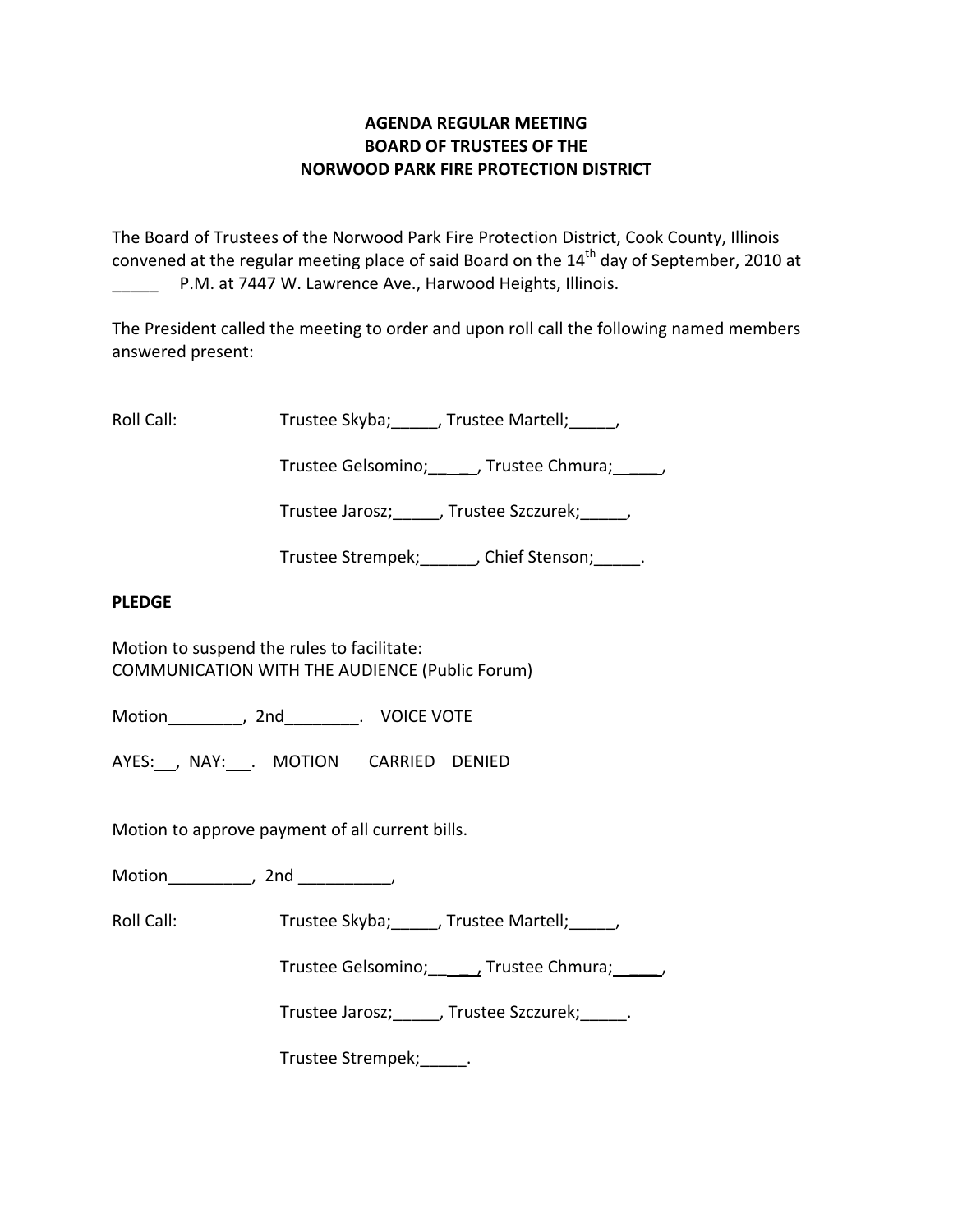Motion to approve the minutes of the Public Hearing held on August  $10^{th}$ , 2010.

Motion\_\_\_\_\_\_\_\_\_, 2nd \_\_\_\_\_\_\_\_\_\_,

Roll Call: Trustee Skyba; Trustee Martell; Trustee Martell;

Trustee Gelsomino; \_\_\_\_, Trustee Chmura; \_\_\_\_\_,

Trustee Jarosz;\_\_\_\_\_, Trustee Szczurek;\_\_\_\_\_,

Trustee Strempek; [100]

Motion to approve the minutes of the Regular meeting held August  $10^{th}$ , 2010.

Motion\_\_\_\_\_\_\_\_\_, 2nd \_\_\_\_\_\_\_\_\_\_,

Roll Call: Trustee Skyba; Trustee Martell;

Trustee Gelsomino; \_\_\_\_, Trustee Chmura; \_\_\_\_\_,

Trustee Jarosz;\_\_\_\_\_, Trustee Szczurek;\_\_\_\_\_,

Trustee Strempek; \_\_\_\_\_\_.

**TREASURER'S REPORT:**

Motion to approve the Treasurer's report as presented from the Financial Statement for August 2010.

Motion the contract of the contract of the contract of the contract of the contract of the contract of the contract of the contract of the contract of the contract of the contract of the contract of the contract of the con

Roll Call: Trustee Skyba; \_\_\_\_, Trustee Martell; \_\_\_\_\_,

Trustee Gelsomino; \_\_\_\_\_\_, Trustee Chmura; \_\_\_\_\_,

Trustee Jarosz; J. Trustee Szczurek; J.

Trustee Strempek;\_\_\_\_\_\_.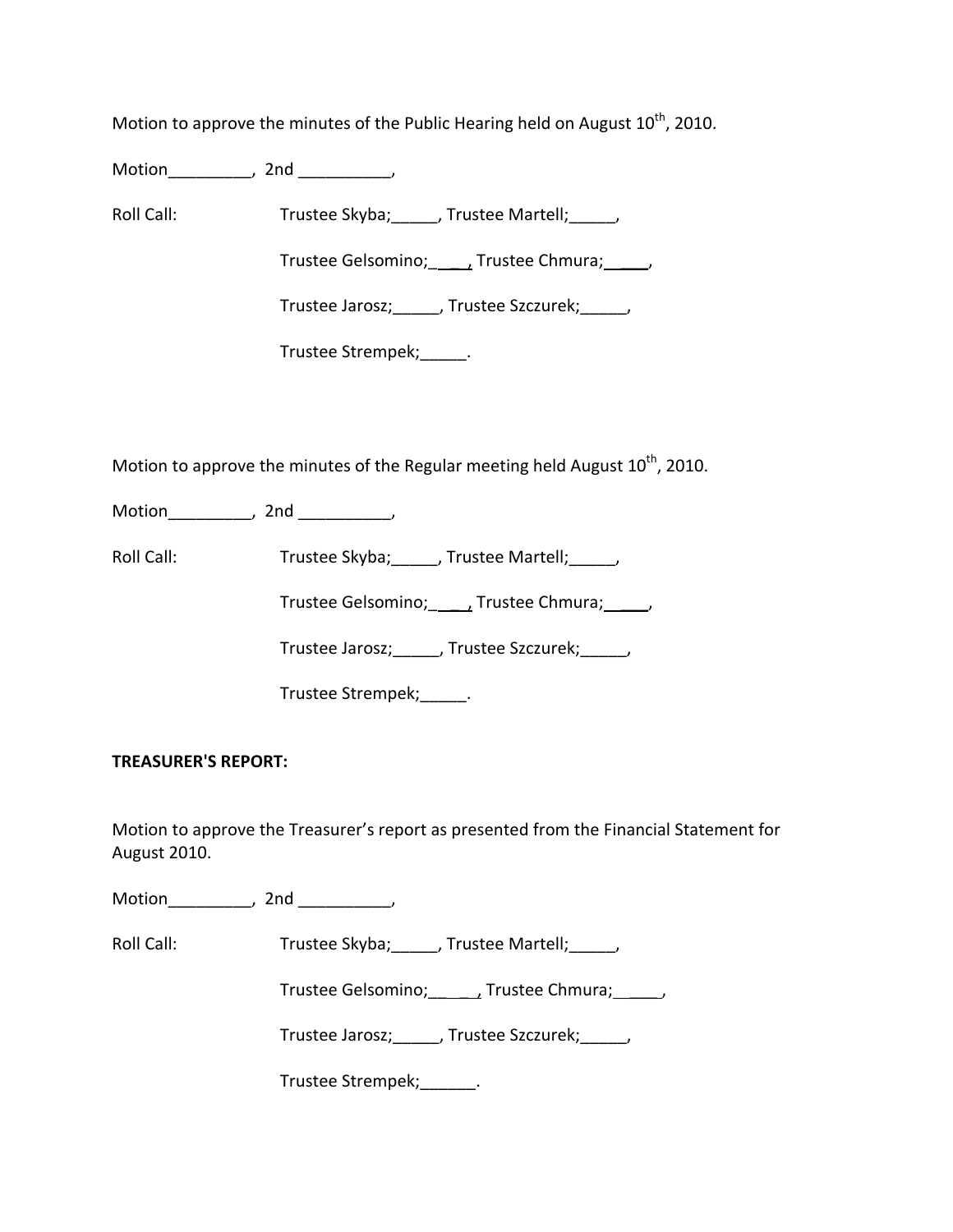### **Chief's Report:**

Motion to accept the Chief's Report for August 2010 as presented.

Motion\_\_\_\_\_\_\_\_, 2nd \_\_\_\_\_\_\_\_, VOICE VOTE

AYES;\_\_\_\_\_\_, NAY\_\_\_\_\_\_. MOTION CARRIED DENIED

### **President's Report:**

#### **Committee Reports:**

Finance Committee‐ Chairman Trustee Chmura

Building and Equipment Committee‐ Chairman Trustee Gelsomino

Technology and PR Media Committee‐ Chairman Trustee Strempek

Policy Committee‐ Chairman Trustee Skyba

Pension Fund‐ Trustee Martell and Trustee Chmura

**Old Business:**

**New Business:**